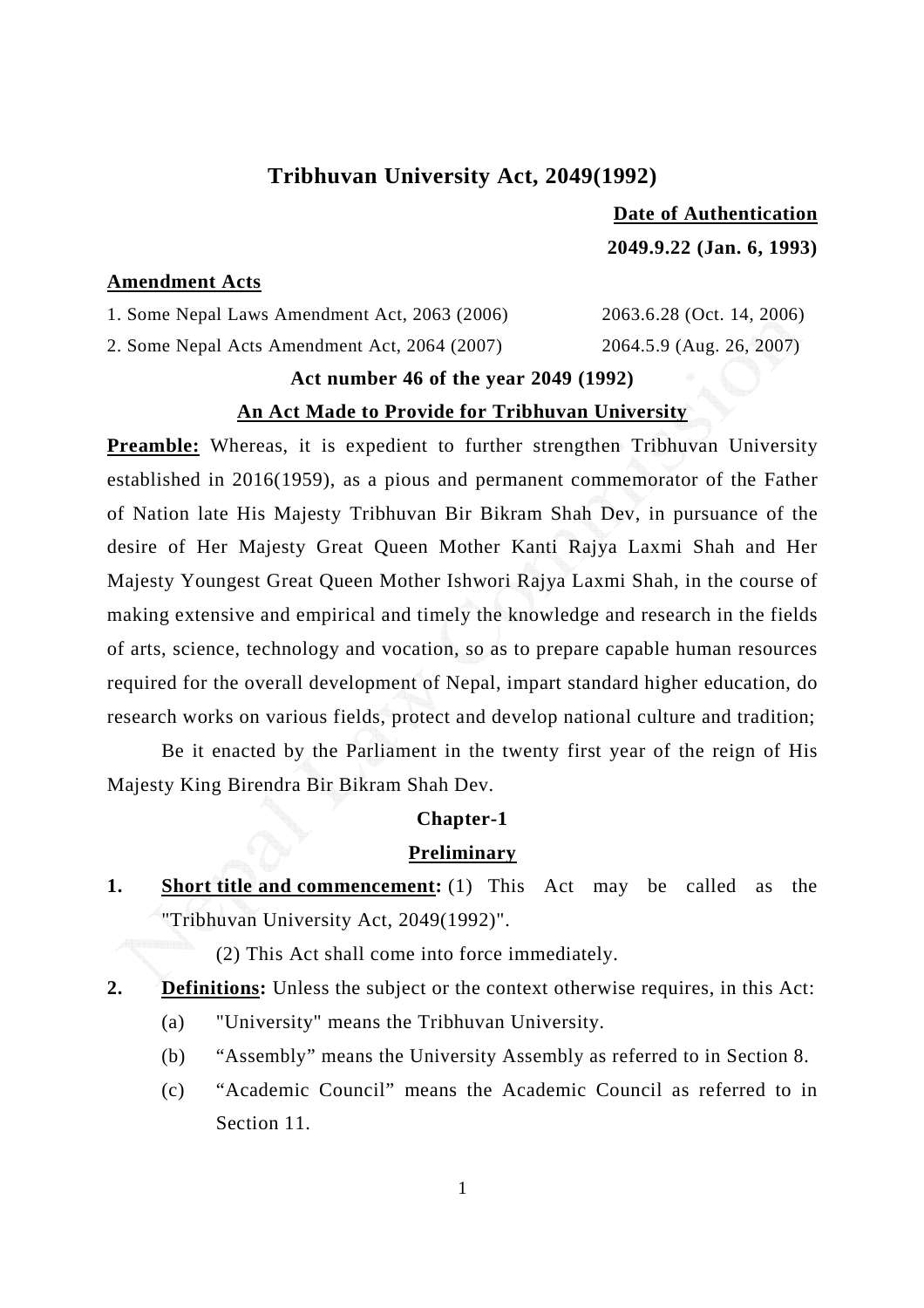- (d) "Executive Council" means the Executive Council as referred to in Section 13.
- (e) "Service Commission" means the service commission as referred to in Section 15.
- (f) "Institute" means any institute as referred to in this Act.
- (g) "Faculty" means any faculty as referred to in this Act.
- (h) "Research Center" means any research center as referred to in this Act.
- (i) "Dean" means the chief of an Institute or Faculty.
- (j) "Executive Director" means the chief of the Research Center.
- (k) "Teacher" means any professor, reader, lecturer and assistant lecturer engaged in imparting education or research works in the University, and this term includes instructors of the University at various levels and such person prescribed as a teacher in the Rules framed under this Act.
- (l) "Department" means a central department or department as referred to in this Act.
- (m) "Department" means a central department or department as referred to in this Act.
- (n) "Constituent Campus" (Constituent College) means any constituent campus (constituent college) of the University.
- (o) "Affiliated Campus" (Affiliated College) means any campus affiliated (college affiliated) to the University.
- (p) "Education Council" means the education council established pursuant to this Act.
- (q) "Prescribed" or "as prescribed" means prescribed or as prescribed in the Rules or Manual framed under this Act.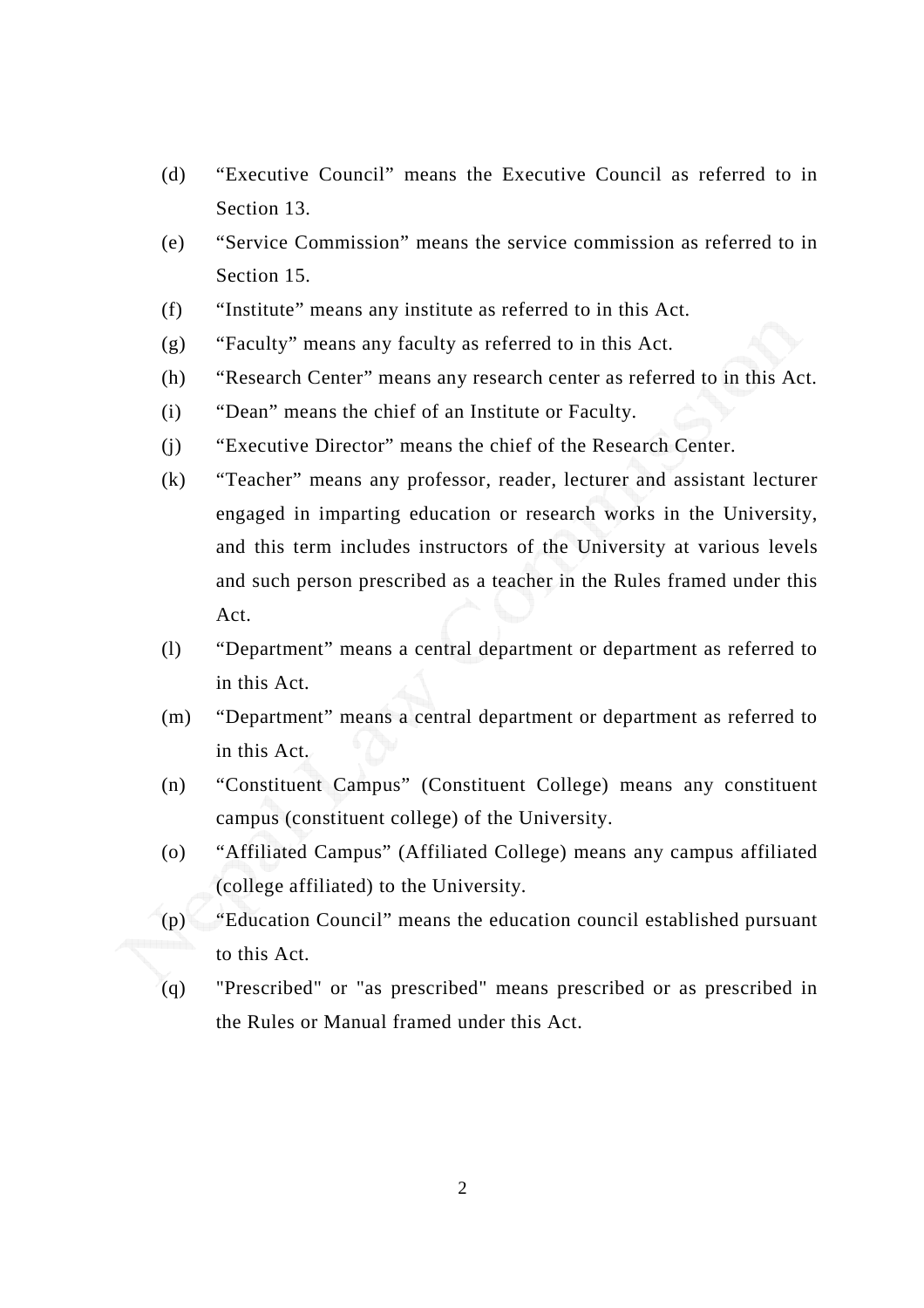### **Chapter-2**

### **Establishment, Powers, Functions and Duties of University**

**3. Tribhuvan University to continue to exist:** (1) Tribhuvan University established prior to the commencement of this Act shall continue to exist as if it were established under this Act.

(2) The central office of the University shall be situated in Kathmandu.

**4. University to be autonomous body:** (1) The University shall be an autonomous body corporate with perpetual succession.

(2) The University shall have a separate seal of its own for all of its activities.

(3) The University may, like an individual, acquire, use, sell and dispose of, or otherwise manage, any movable and immovable property.

(4) The University may, like an individual, sue by its name and be also sued by the same name.

- **5. Functions, duties and powers of University:** The functions, duties and powers of the University shall be as follows:
	- (a) To provide for Institutes, Faculties, Research Centers and Departments to manage and operate such various teaching, trainings and research works as prescribed for the development of higher education, and look after and inspect them.
	- (b) To give certificates, as prescribed, to the students, trainees or researchers who have pursued the prescribed higher education from any Constituent Campus (Constituent College) and Affiliated Campus (Affiliated College) and award honorary degrees to dignitaries.
	- (c) To give approval to establish any campus at the private sector and grant affiliation to any campus and to determine such facilities and support as may be provided by the University to such affiliated campus.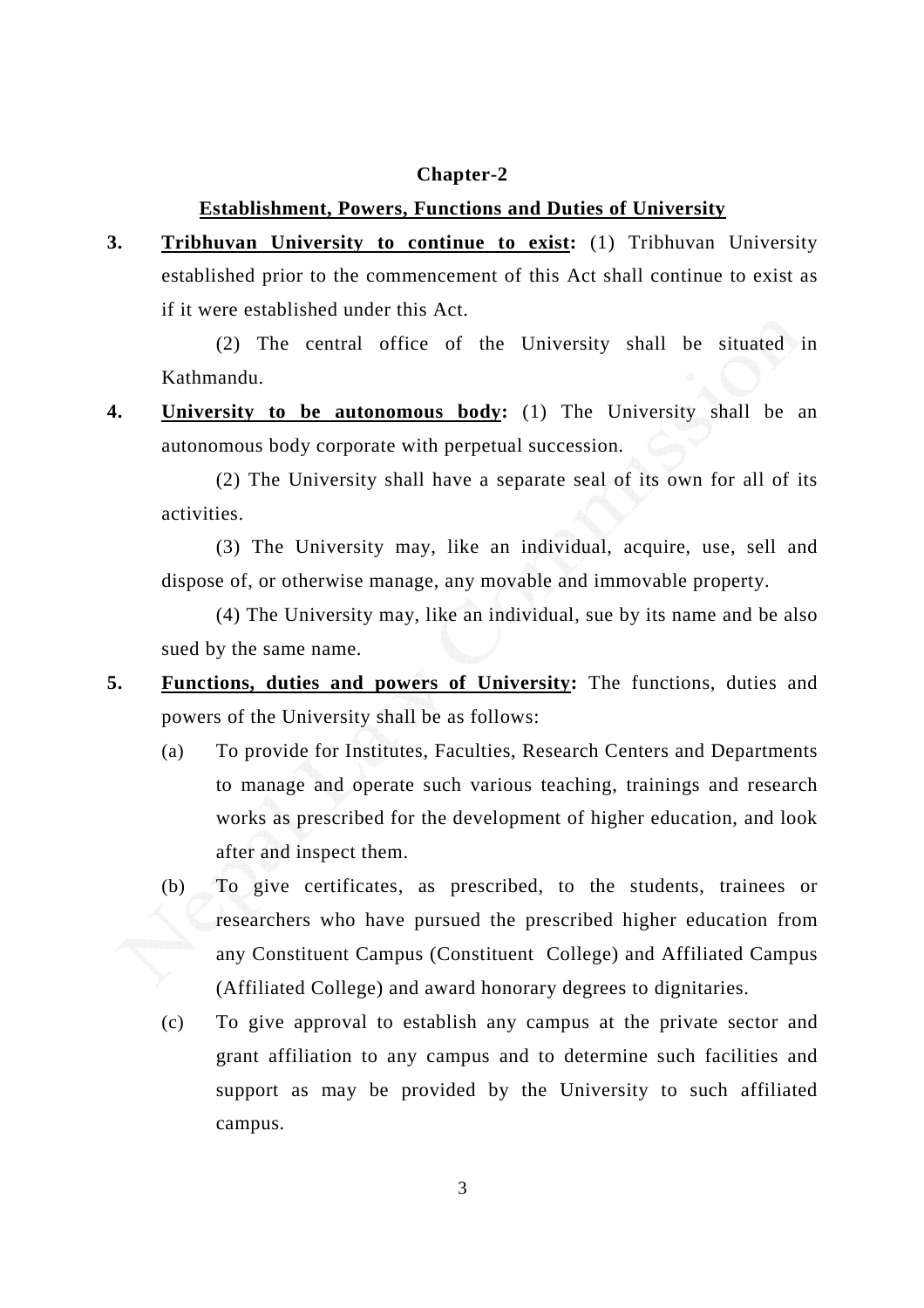- (d) To maintain relations with native or foreign universities or educational institutes.
- (e) To obtain financial assistance from any native or foreign academic, educational or other institute and person and exchange educational programs.
- (f) To arrange for awarding scholarships, medals and prizes.
- (g) To manage and launch various sports and welfare programs under the University.
- (h) To frame such Rules as required for the University.
- (i) To perform other functions related with the University.

### **Chapter-3**

# **Organizational Structure, Office-bearers and University Assembly of University**

- **6. Organization of University:** The organization of the University shall be as follows. These collectively form the structure of the University.
	- (a) University Assembly.
	- (b) Academic Council,
	- (c) Executive Council,
	- (d) Service Commission,
	- (e) Institute,
	- (f) Faculty,
	- (g) Department,
	- (h) Constituent Campus (Constituent College),
	- (i) Affiliated Campus (Affiliated College),
	- (j) Research Center, and
	- (k) Other bodies.
- **7. Office-bearers:** The University shall have the office-bearers as follows:
	- (a) Chancellor,
	- (b) Pro-chancellor,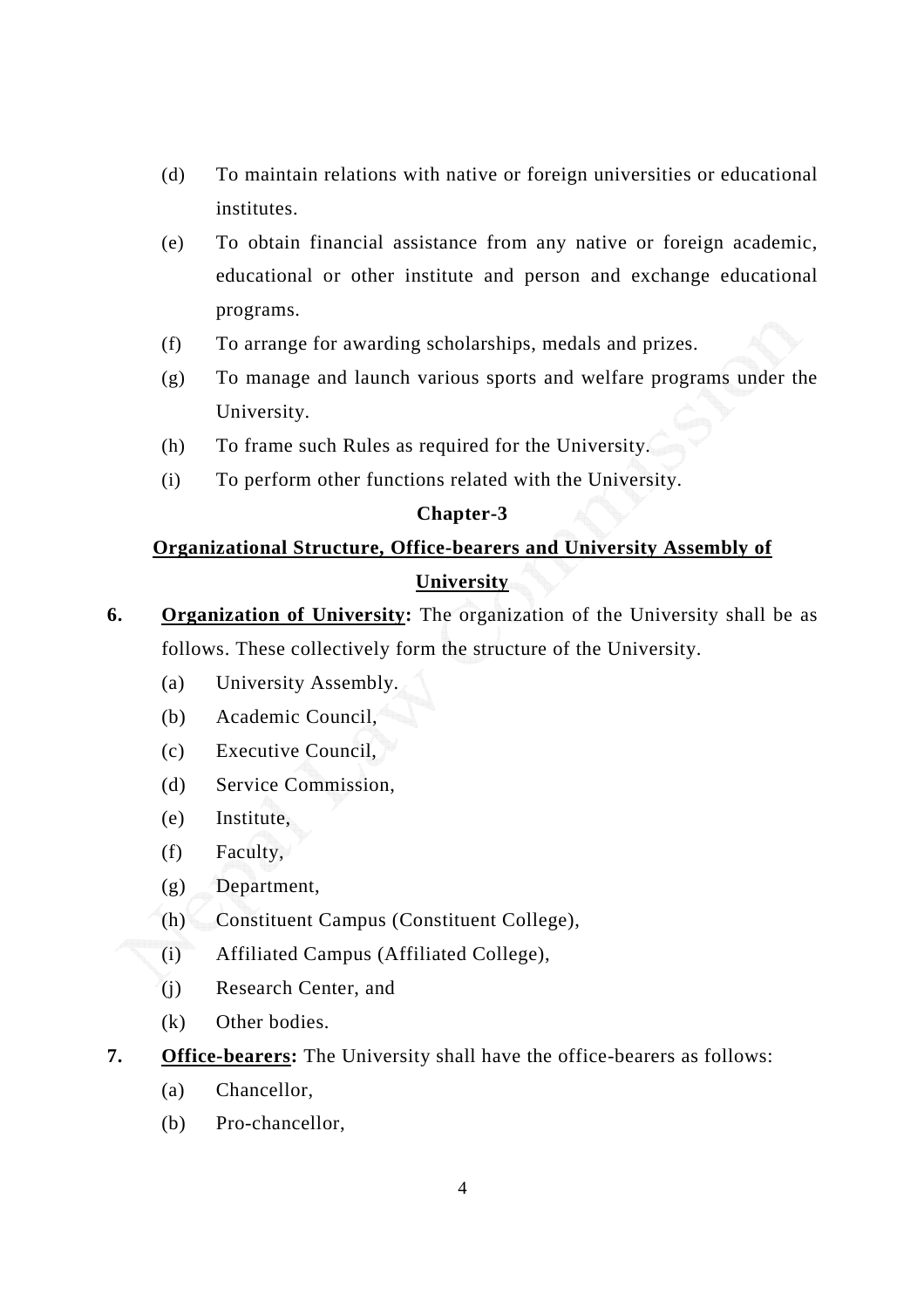- (c) Vice-chancellor,
- (d) Chairperson, Service Commission,
- (e) Rector,
- (f) Registrar,
- (g) Dean,
- (h) Executive Director,
- (i) Assistant Dean,
- (j) Campus (College) Chief,
- (k) Other prescribed office-bearers.
- **8. Formation of University Assembly:** (1) There shall be a University Assembly as the supreme body of the University.

(2) The University Assembly shall be formed as follows:

- (a) Chancellor -Chairperson
- (b) Pro-chancellor -Vice-chairperson
- (c) Vice-chancellor -Member
- (d) Three persons from amongst Members of Parliament -Member
- (e) Two persons from amongst the Vicechancellor of Nepal Academy, Vicechancellor of Nepal Academy of Science and Technology and vicechancellors of other universities -Member (f) Rector -Member
- (g) Registrar -Member
- (h) Secretary at the Ministry of Education and Culture -Member (i) Secretary at the Ministry of Finance -Member
- (j) Member, National Planning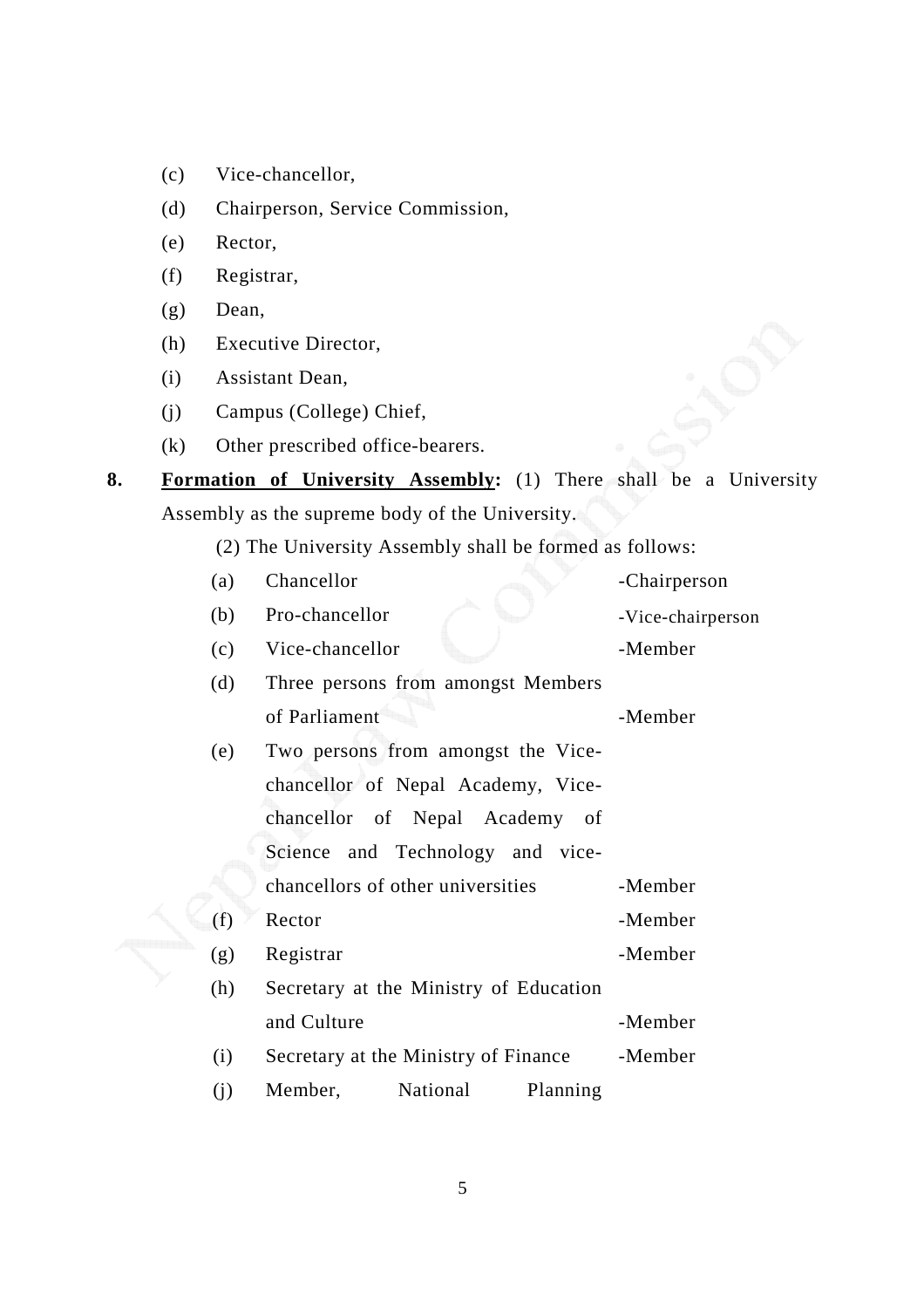|                                        | (Responsible)<br>Commission              | for -Member |  |  |  |  |  |  |
|----------------------------------------|------------------------------------------|-------------|--|--|--|--|--|--|
|                                        | <b>Education Sector</b> )                |             |  |  |  |  |  |  |
| (k)                                    | from<br>amongst former Vice-<br>One      |             |  |  |  |  |  |  |
|                                        | chancellors                              | -Member     |  |  |  |  |  |  |
| (m)                                    | Deans of Institutes                      | -Member     |  |  |  |  |  |  |
| (n)                                    | <b>Faculty Deans</b>                     | -Member     |  |  |  |  |  |  |
| (0)                                    | Executive<br>Directors<br>of<br>Research |             |  |  |  |  |  |  |
|                                        | Centers                                  | -Member     |  |  |  |  |  |  |
| (p)                                    | from<br>Five<br>persons<br>amongst       |             |  |  |  |  |  |  |
|                                        | Departmental Heads                       | -Member     |  |  |  |  |  |  |
| (q)                                    | Five Teachers elected by an electorate   |             |  |  |  |  |  |  |
|                                        | college of presidents and secretaries of |             |  |  |  |  |  |  |
|                                        | Nepal Teachers Union Campus Units        |             |  |  |  |  |  |  |
|                                        | University, through<br>Tribhuvan<br>of   |             |  |  |  |  |  |  |
|                                        | proportional single transferable voting  |             |  |  |  |  |  |  |
|                                        | system                                   |             |  |  |  |  |  |  |
|                                        | Explanation: A Teacher who wishes to     |             |  |  |  |  |  |  |
|                                        | be a candidate for the election of       |             |  |  |  |  |  |  |
|                                        | member under this Clause must have       |             |  |  |  |  |  |  |
|                                        | been engaged in the permanent service    |             |  |  |  |  |  |  |
|                                        | of the University for at least fifteen   |             |  |  |  |  |  |  |
|                                        | years.                                   | -Member     |  |  |  |  |  |  |
| $(q1)$ <sup><math>\otimes</math></sup> | One Representative of the Tribhuvan      |             |  |  |  |  |  |  |
|                                        | University Professors Association        | -Member     |  |  |  |  |  |  |
| $(q2)$ <sup><math>\otimes</math></sup> | One Representative of Nepal Public       |             |  |  |  |  |  |  |
|                                        | <b>Campus Association</b>                | -Member     |  |  |  |  |  |  |
| (r)                                    | Two persons from amongst the Campus      |             |  |  |  |  |  |  |

 ⊗ Inserted by Some Nepal Laws Amendment Act, 2063.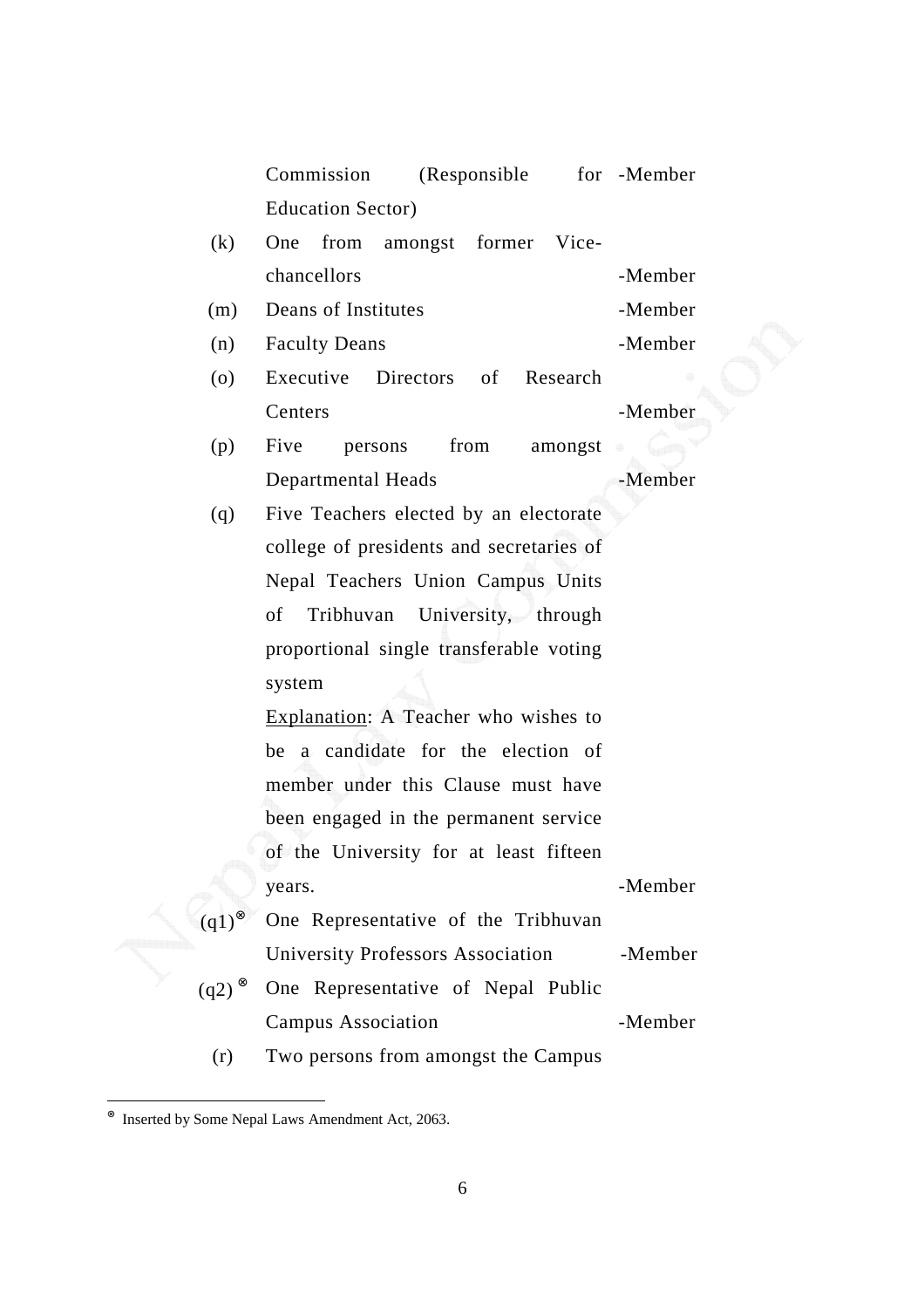|     | (College) Chiefs of Constituent         |         |
|-----|-----------------------------------------|---------|
|     | Campuses (Constituent Colleges) -Member |         |
| (s) | Two persons from amongst the Campus     |         |
|     | (College) Chiefs of Affiliated          |         |
|     | Campuses (Affiliated Colleges)          | -Member |
| (t) | One representative of Nepal Teachers'   |         |
|     | Union                                   | -Member |
| (u) | Two persons from amongst renowned       |         |
|     | intellectuals or dignitaries            | -Member |
| (v) | persons from amongst the<br>Two         |         |
|     | presidents of University free student   |         |
|     | unions                                  | -Member |
| (w) | One from amongst journalists            | -Member |
| (x) | One representative of the Central       |         |
|     | Committee of University Teachers'       |         |
|     | Union                                   | -Member |
| (y) | persons from amongst<br>the<br>Two      |         |
|     | industrialists, business persons<br>and |         |
|     | donors                                  | -Member |

(3) The members of the Assembly, other than the elected and exofficio members, shall be nominated by the Chancellor on recommendation of the Executive Council.

(4) The term of office of the nominated and elected members shall be three years.

Provided that, where a nominated member ceases to hold the post by virtue of which he/she has been nominated, such member shall *ipso facto* cease to be the member of the Assembly.

**9.** Meeting of Assembly: (1) The Assembly shall generally hold its meeting at least twice a year.

7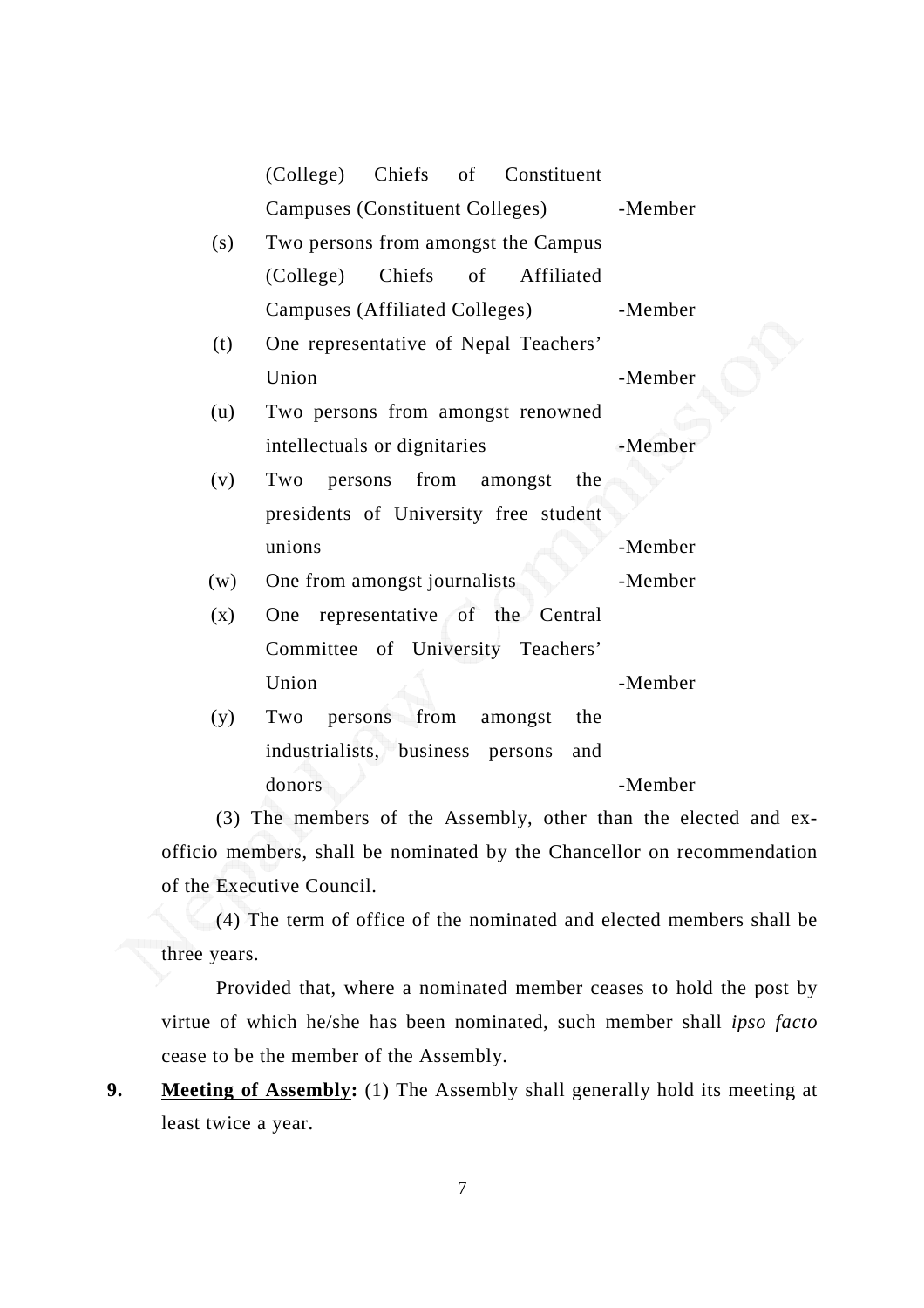Provided that, a special meeting of the Assembly can be convened in the event of necessity.

(2) The meeting of the Assembly shall be presided over by the chairperson of the Assembly. The meeting of the Assembly shall be presided over by the vice-chairperson in the absence of the chairperson.

(3) The presence of fifty percent members of the total number of members of the Assembly shall be deemed to constitute a quorum for a meeting of the Assembly.

Provided that, the presence of one third members of the total number of members of the Assembly at a meeting reconvened following its adjournment owing to the lack of a quorum shall be deemed to constitute a quorum for the meeting.

(4) Other Rules of procedure of the meeting of the Assembly shall be as determined by the Assembly itself.

- **10. Functions, duties and powers of Assembly:** The functions, duties and powers of the Assembly shall be as follows:
	- (a) To give guidance to the University.
	- (b) To set policies of the University.
	- (c) To give necessary direction to any body or office-bearer under the University.
	- (d) To approve the annual budget and program of the University.
	- (e) To approve the long-term plan of the University.
	- (f) To adopt decisions relating to the University.
	- (g) To form any special committee and commission as required.
	- (h) To perform such other functions as prescribed.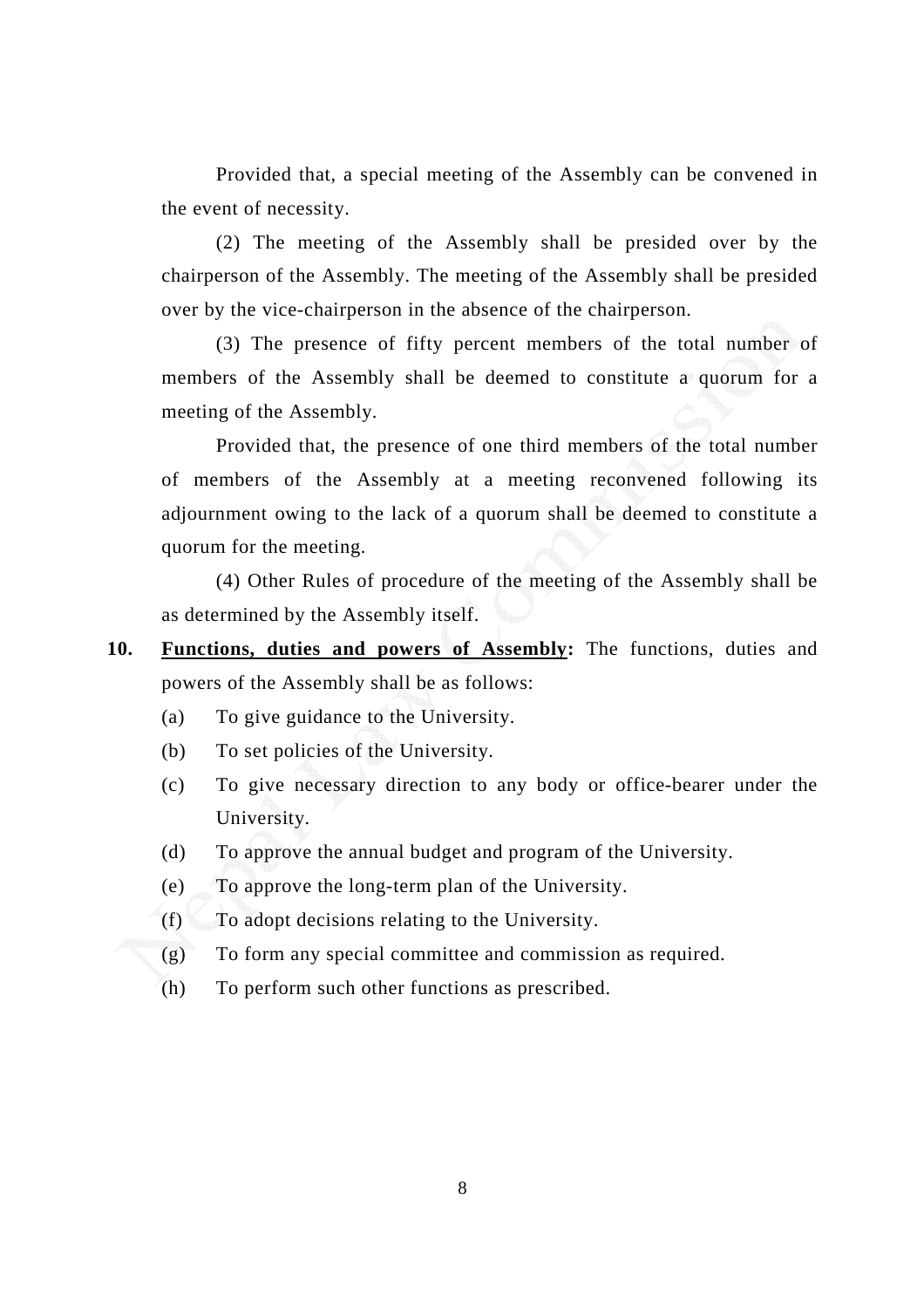# **Chapter-4**

# **Academic Council**

11. Formation of Academic Council: (1) There shall be an Academic Council consisting of the following members to act as an academic body of the University:

| (a) | Vice-chancellor                                    | -Chairperson      |
|-----|----------------------------------------------------|-------------------|
| (b) | Rector                                             | -Vice-chairperson |
| (c) | Registrar                                          | -Member           |
| (d) | Deans of Institutes                                | -Member           |
| (e) | <b>Faculty Deans</b>                               | -Member           |
| (f) | Ten persons from amongst the chairpersons of       |                   |
|     | subject committees in such manner as to have       |                   |
|     | representation of at least one each from Faculty   |                   |
|     | and Institute.                                     | -Member           |
| (g) | amongst<br>from<br>the<br>Two<br>Campus<br>persons |                   |
|     | (College) Chiefs of Constituent Campuses           |                   |
|     | (Constituent Colleges)                             | -Member           |
| (h) | from amongst the<br>Two<br>persons<br>Campus       |                   |
|     | (College) Chiefs of Affiliated<br>Campuses         |                   |
|     | (Affiliated Colleges)                              | -Member           |
| (i) | Executive Director of Curriculum Development       |                   |
|     | Center                                             | -Member           |
| (i) | <b>Executive Director of Research Center</b>       | -Member           |
| (k) | One representative of the Nepal Professors'        |                   |
|     | Union                                              | -Member           |
| (1) | Two renowned intellectuals                         | -Member           |
| (m) | Examinations<br>Control<br>Office,<br>Controller,  |                   |
|     | University                                         | -Member           |
| (n) | Five persons from amongst the Departmental         |                   |
|     | Heads                                              | -Member           |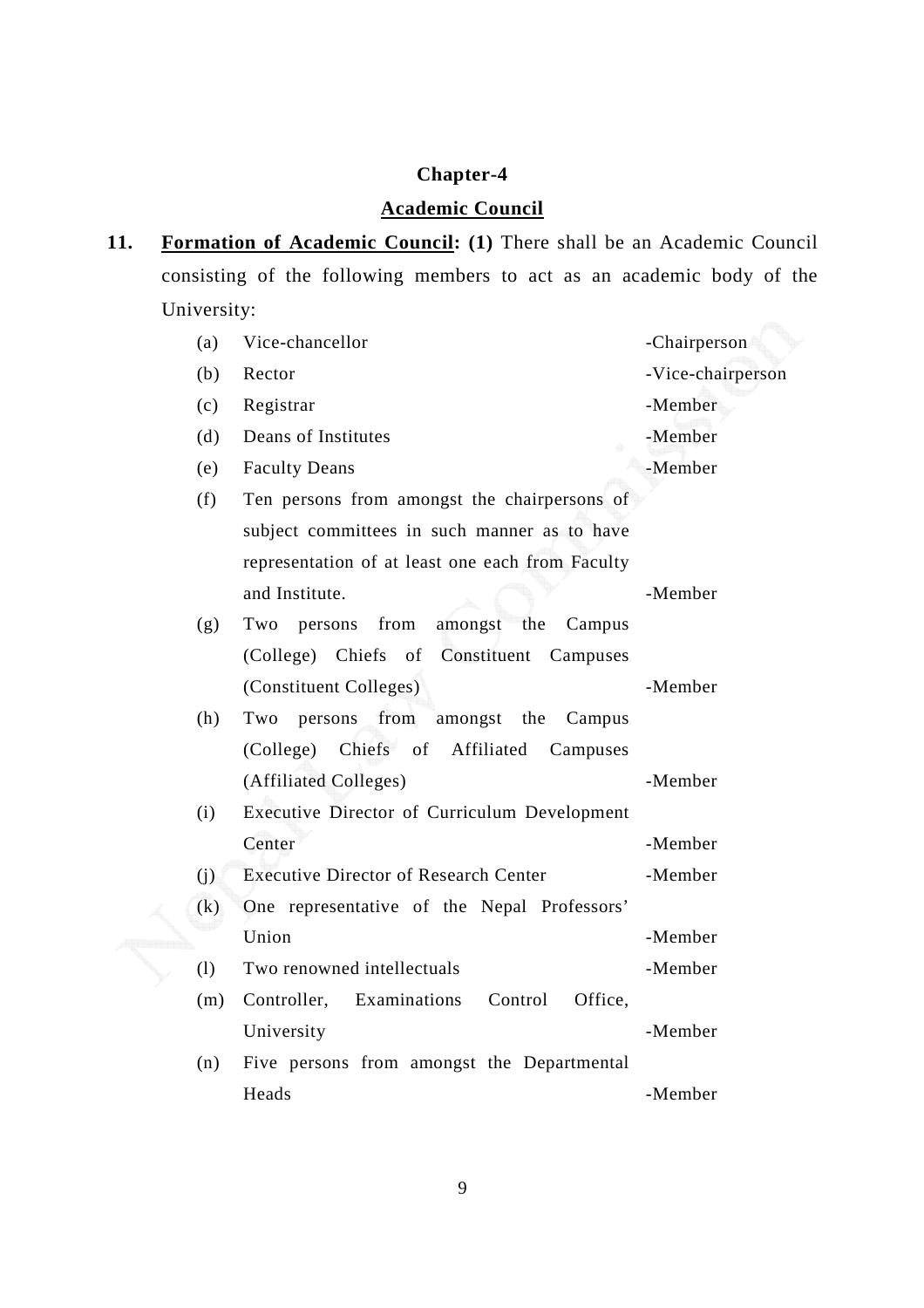(o) Ten persons from amongst senior Teachers of University -Member

(2) The members referred to in Clause (f) of Sub-section (1) shall be nominated for two years by the Vice-chancellor on recommendation of the Deans of the Faculties and Institutes concerned.

(3) The nomination of the nominated members, other than the members referred to in Clause (f) of Sub-section (1), shall be made by the Vice-chancellor for two years on recommendation of the Executive Council.

(4) The Vice-chancellor may designate any one of the Deans to act as the secretary of the Academic Council.

- **12. Functions, duties and powers of Academic Council:** The functions, duties and powers of the Academic Council shall be as follows:
	- (a) To arrange for degrees to be awarded by the University.
	- (b) To set curricula of the subjects of which study, research and training are to be conducted under the University.
	- (c) To specify the types of examination.
	- (d) To prescribe qualification required to have admission for any subjects offered by the University for study, teaching and research and prescribe for admission criteria.
	- (e) To give advice and suggestion to the Executive Council on academic issues.
	- (f) To determine policies on research.
	- (g) To make endorsement or give direction for the recommendations and decisions made by the Academic Council of the University for their implementation.
	- (h) To perform such other functions as prescribed.
- **13. Formation of Executive Council: (1)** There shall be an Executive Council consisting of the following members to act as an executive body of the University: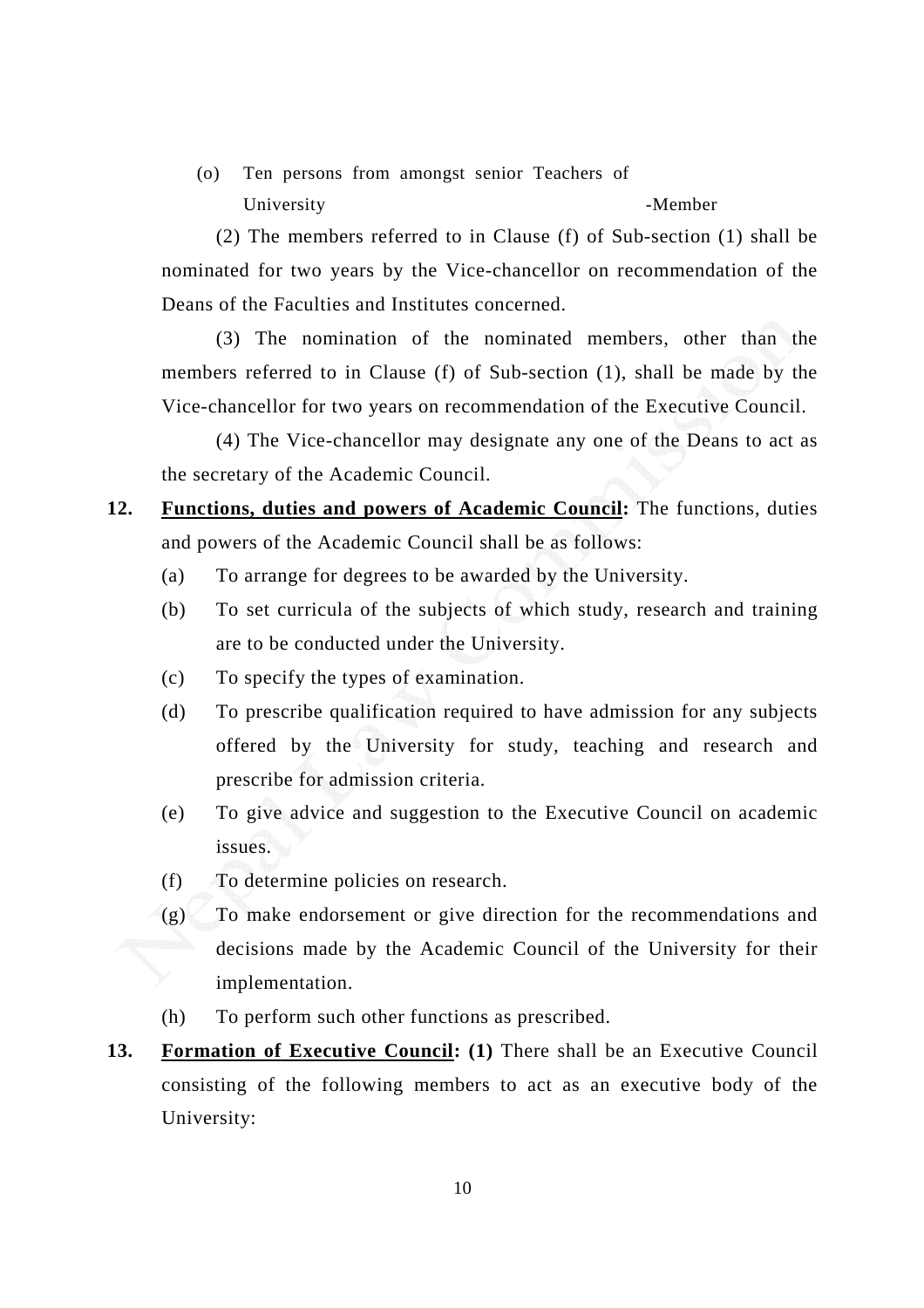| (a) Vice-chancellor |  |  |                                          |  |  |  | -Chairperson |
|---------------------|--|--|------------------------------------------|--|--|--|--------------|
| (b) Rector          |  |  |                                          |  |  |  | -Member      |
|                     |  |  | (c) One person from amongst the Deans of |  |  |  |              |

Institutes - Member

(d) One person from amongst the Faculty Deans

-Member

- (e) Two persons from amongst the Teachers of -Member the University
- (f) Registrar -Member secretary

(2) The members referred to in Clauses (c), (d) and (e) of Sub-section

(1) shall be nominated for two years by the Assembly on recommendation of the Vice-chancellor.

- **14. Functions, duties and powers of Executive Council:** The functions, duties and powers of the Executive Council shall be as follows:
	- (a) To implement, or cause to be implemented, the decisions of the Assembly.
	- (b) To prepare annual budget, progress statements, audit reports, other reports and proposals of the University and submit the same to the Assembly for approval or endorsement.
	- (c) To operate, protect and look after the movable and immovable properties of the University.
	- (d) To receive financial and other assistance provided to the University.
	- (e) To execute any agreement, contract or lease agreement to transfer title to or exchange any movable and immovable property of the University.
	- (f) To determine student fees.
	- (g) To grant affiliation, as prescribed, to the campuses (colleges) run by the private sector and make recommendation, based on evaluation, for grants to the affiliated campuses (colleges).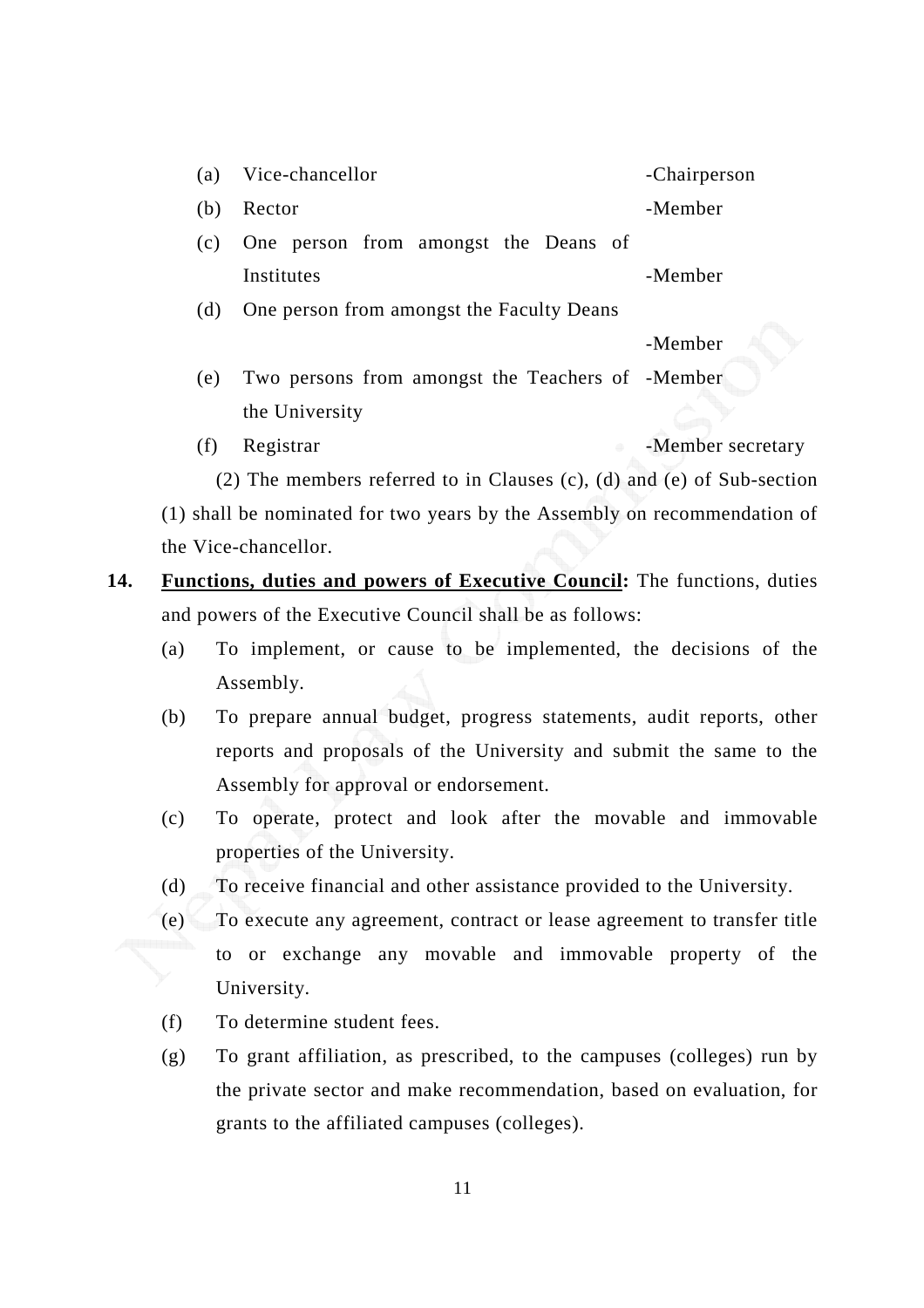- (h) To draft Rules and submit the same to the Assembly for approval, and enforce them once they are approved by the Assembly.
- (i) In order to manage internal functions in the course of implementing the purposes of the Act, to so issue orders on those matters which are not set out in the Rules as not to be contrary to the Act.

 Provided that, such orders shall *ipso facto* be void if the Assembly held thereafter does not approve them.

- (j) To specify the positions of Teachers and employees of the University and appoint and promote them on recommendation of the Service Commission.
- (k) To appoint Deans, Executive Directors, Central Departmental Heads and Campus (College) Chiefs.
- (l) To perform such other functions as prescribed.

### **Chapter-6**

### **Service Commission**

- **15. Service Commission:** (1) There shall be formed an impartial and independent Service Commission consisting of the following members to make recommendation for the appointment and recommendation of the Teachers and employees of the University:
	- (a) Person appointed by the Chancellor Chairperson
	- (b) Member, Public Service Commission -Member
	- (c) One from amongst Professors -Member

(2) The Chancellor shall form a committee under the chairpersonship of the Pro-chancellor and consisting of two members of the Assembly as its members to make recommendation for the appointment of the chairperson and member pursuant to Clauses (a) and (c) of Sub-section (1); and the chairperson and member shall be appointed by the Chancellor on recommendation of that committee.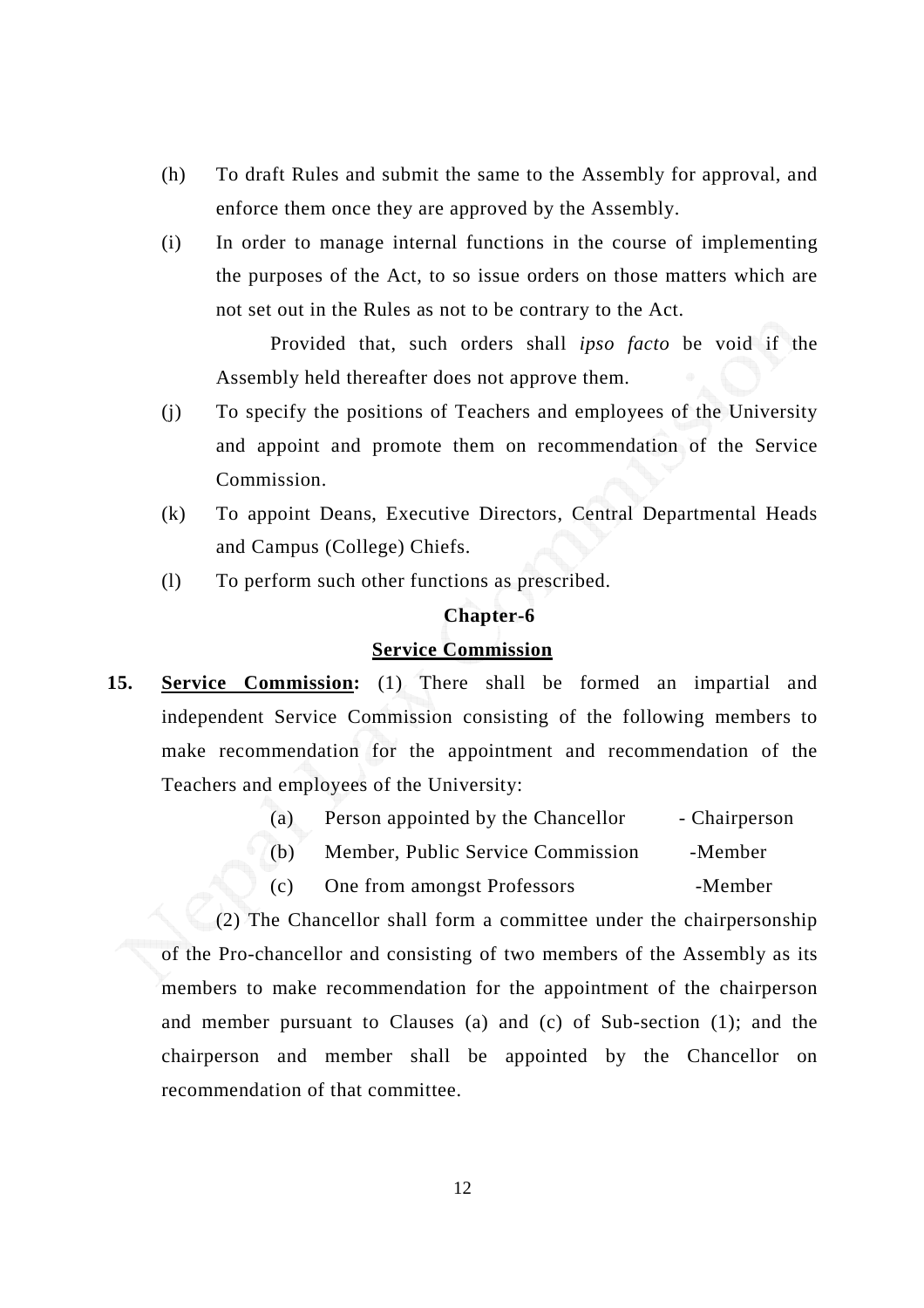(3) The term of office of the chairperson and the nominated member of the Service Commission shall be three years.

(4) The functions, duties, powers and Rules of procedures of the Service Commission shall be as prescribed.

(5) The Service Commission shall take academic competency and experience as the main grounds for making appointment and promotion of Teachers, and administrative efficiency and experience as the main grounds for making appointment and promotion of employees.

(6) The functions, duties, powers and remuneration, facilities and other terms of service of the chairperson and the members of the Service Commission shall be as prescribed.

# **Chapter-7 Office-bearers of University**

**16.** Chancellor: <sup>⊗</sup>(1) Prime Minister shall be the Chancellor of the University.

(2) The Chancellor shall be the chief of the University and chairperson of the Assembly. If he is present, he shall take seat of chairperson at a meeting of the Assembly and convocation ceremony of the University.

(3) The Chancellor may inspect the University or any thing or matter related with the University and give direction.

**17. Pro-chancellor:** (1) The Minister for Education and Culture shall be the Prochancellor of the University.

(2) In the absence of the Chancellor, the Pro-chancellor shall chair a meeting of the Assembly and convocation ceremony of the University.

(3) The Vice-chancellor may, as per necessity, inspect the University and give direction.

**18. Vice-chancellor:** (1) The Vice-chancellor shall be the chief office-bearer to act whole-time for the University.

<sup>⊗</sup> Inserted by Some Nepal Laws Amendment Act, 2063.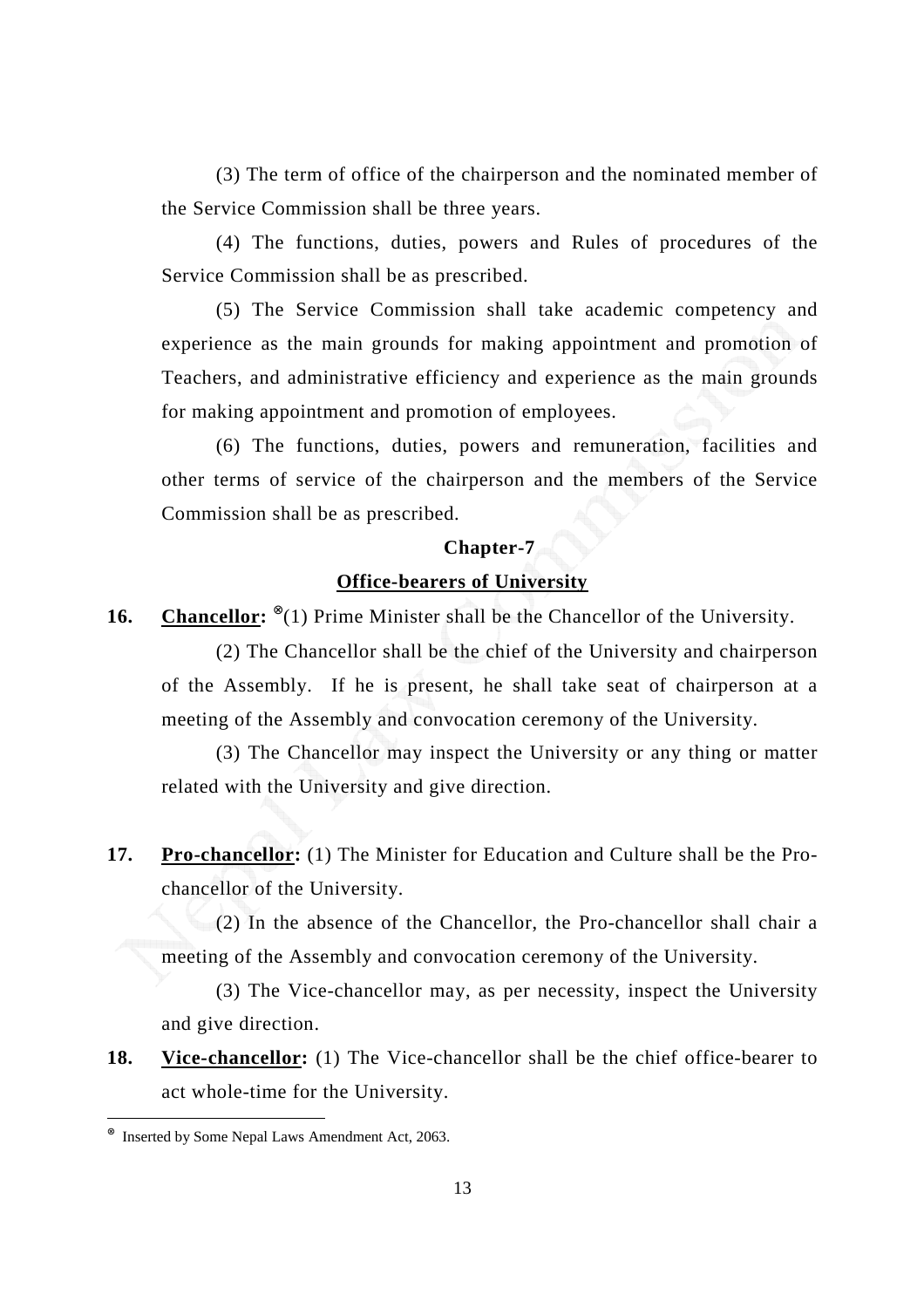(2) The Chancellor shall form a committee under the chairpersonship of the Pro-chancellor and consisting of two members of the Assembly as its members to make recommendation for the appointment of the Vicechancellor of the University; and the Vice-chancellor shall be appointed by the Chancellor on recommendation of that committee.

(3) The term of office of the Vice-chancellor shall be four years. His/her remuneration, facilities and other terms of service shall be as prescribed.

 (4) The Vice-chancellor shall exercise general control over all activities of the University and may direct and look after the activities of the University.

(5) The Vice-chancellor shall implement, and caused to be implemented, the decisions and directions of the Assembly.

(6) In the absence of both the Chancellor and the Pro-chancellor, the Vice-chancellor shall chair a meeting of the Assembly and convocation ceremony of the University.

(7) The Vice-chancellor shall perform all functions other than those functions as specified to be performed by any body or office-bearer pursuant to this Act or the Rules framed under this Act. The Vice-chancellor shall immediately give information of such functions to the Chancellor and get them endorsed by the meeting of the Assembly held immediately thereafter.

(8) Other functions, duties and powers of the Vice-chancellor shall be as prescribed.

**19. Rector:** (1) The Rector shall be appointed by the Chancellor on recommendation of the Vice-chancellor.

(2) The Rector shall be the office-bearer to act whole-time for the University.

(3) The term of office of the Rector shall be four years.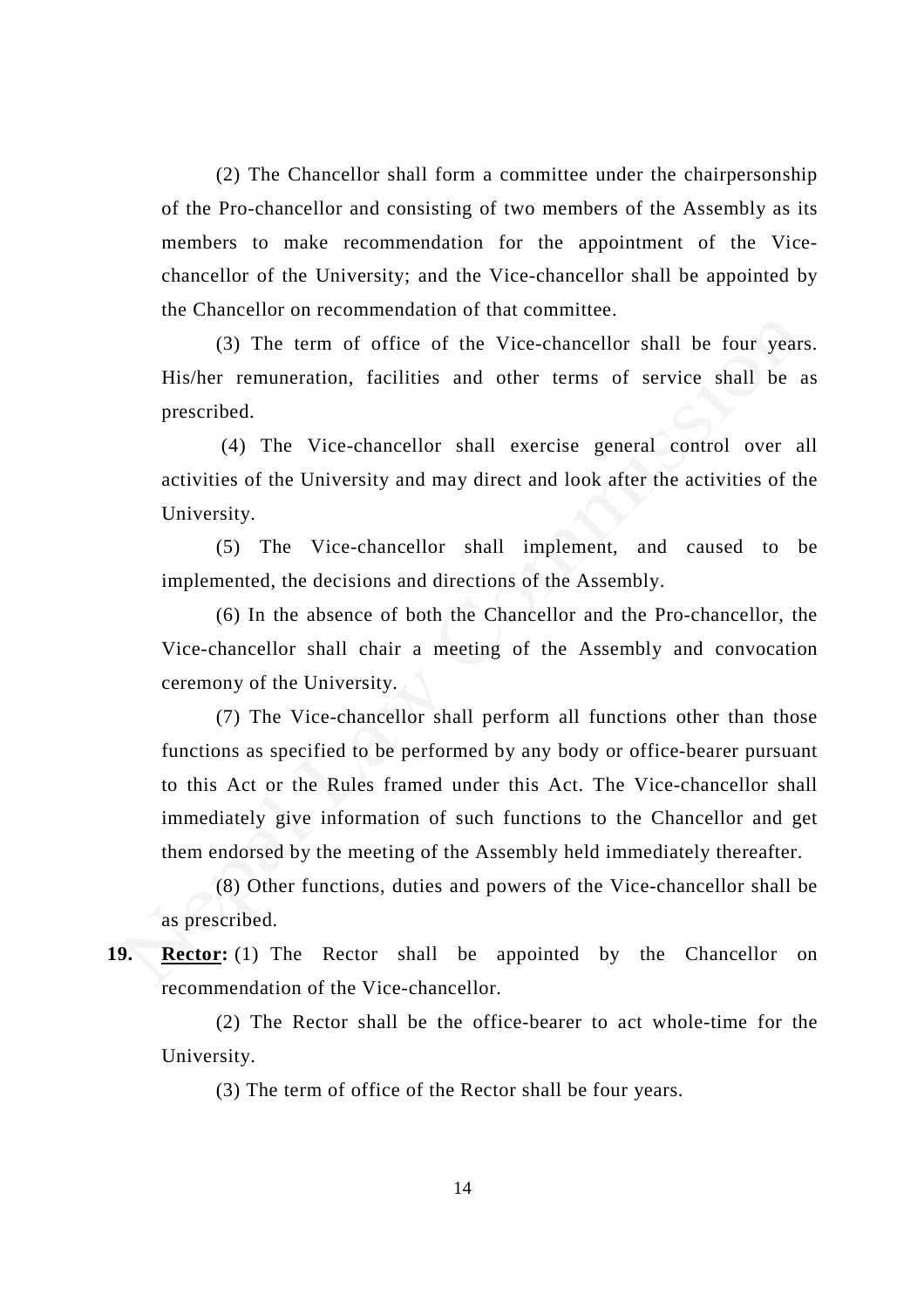(4) In the absence of the Rector, the Vice-chancellor shall appoint any one of the Deans to perform the functions to be performed by the Rector.

(5) The remuneration, facilities and other terms of service of the Rector shall be as prescribed.

(6) The Rector shall look after and coordinate educational, academic and research works of the University.

(7) In the absence of the Vice-chancellor, the Rector shall perform the functions of the Vice-chancellor.

(8) The Rector shall look after the functions of educational and academic bodies of the University.

(9) The Rector shall make plans and programs for the enhancement of educational and academic standards.

(10) The Rector shall authenticate the decisions or orders of the Assembly.

(11) Other functions, duties and powers of the Rector shall be as prescribed.

**20. Registrar:** (1) The Registrar shall be appointed by the Chancellor on recommendation of the Vice-chancellor.

(2) The Registrar shall be the office-bearer to act whole-time for the University.

(3) The term of office of the Registrar shall be four years.

(4) In the absence of the Registrar, the Vice-chancellor shall appoint any one of the Deans to perform the functions to be performed by the Registrar.

(5) The remuneration, facilities and other terms of service of the Registrar shall be as prescribed.

(6) The Registrar shall look after the general administration and fund of the University and he/she shall give to the Assembly such advice which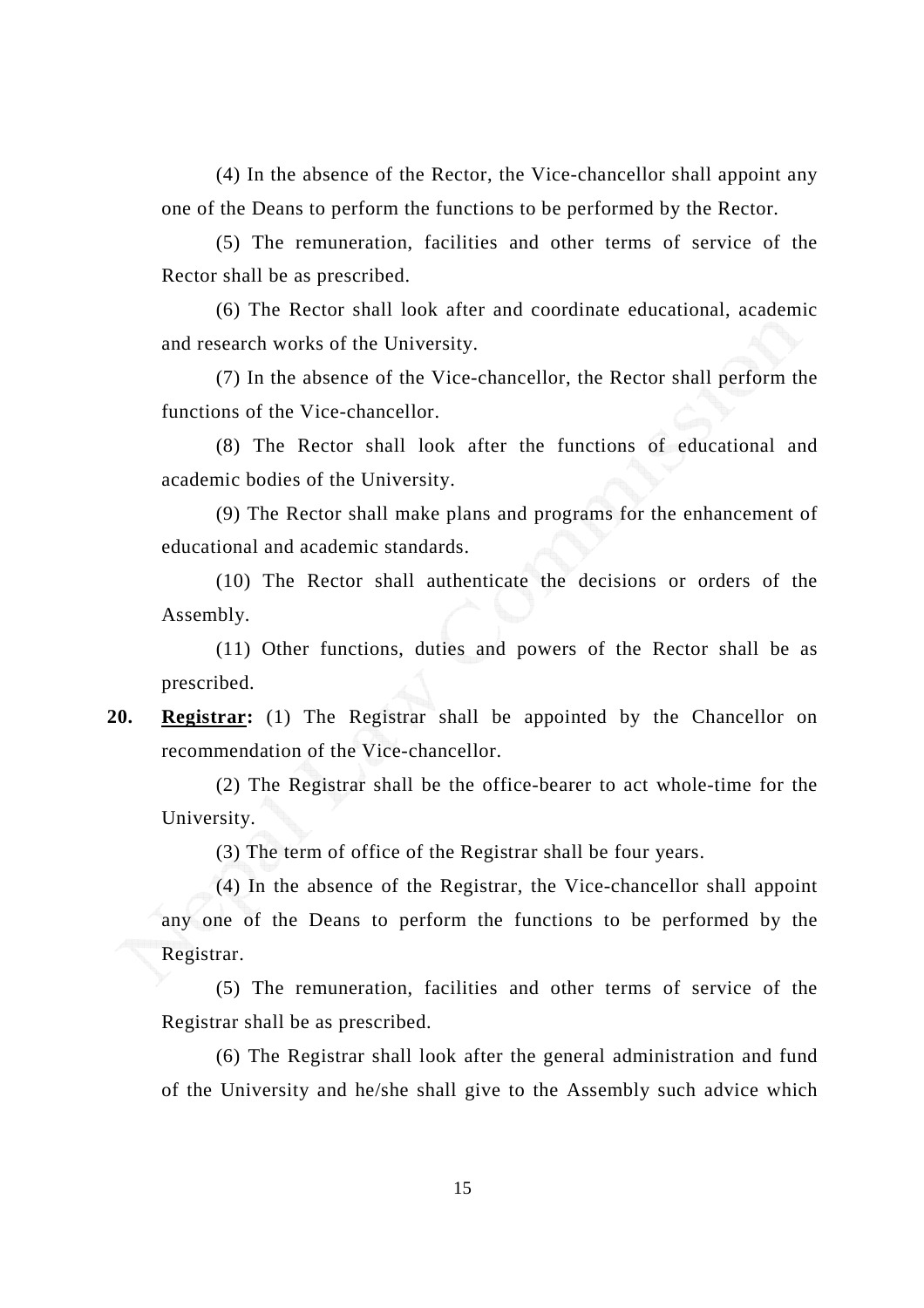he/she considers appropriate on financial policies to be adopted by the University.

(7) The Registrar shall be responsible for preparing annual estimates of incomes and expenditures of the University, registering name of students, holding examinations and arranging for certificates.

(8) The Registrar shall get audited the accounts of the University as prescribed and submit reports thereof to the Assembly.

(9) Other functions, duties and powers of the Registrar shall be as prescribed.

- **21. Deans, Executive Directors and Other Office-bearers:** The appointment, functions, duties, powers, remuneration, facilities and other terms of service of the Deans, Executive Directors and other Office-bearers shall be as prescribed.
- 21A. **Time for Appointment:** Notwithstanding anything contained in this Act, the concerned Authority shall appoint in the vacant post of the University within three months of such vacancy.
- 21B. **Responsibility to be fixed:** Notwithstanding anything contained in this Act, if a post is vacant in the University, Chancellor, in case of Vice-chancellor, in consultation of the Pro-chancellor and Vice-chancellor in case of any other Authority, shall designate any of the senior (most) Professor to that post to conduct daily business for a period of three months till the date of fulfillment of the vacant post.
- **22. Establishment and Operation of Research Centers:** There may be established various research centers, as required, for educational, academic and research works in the University. The establishment, functions, duties, powers and operation of such centers shall be as prescribed.

 $\overline{a}$ 

 $\textdegree$  Inserted by Some Nepal Acts Amendment Act, 2064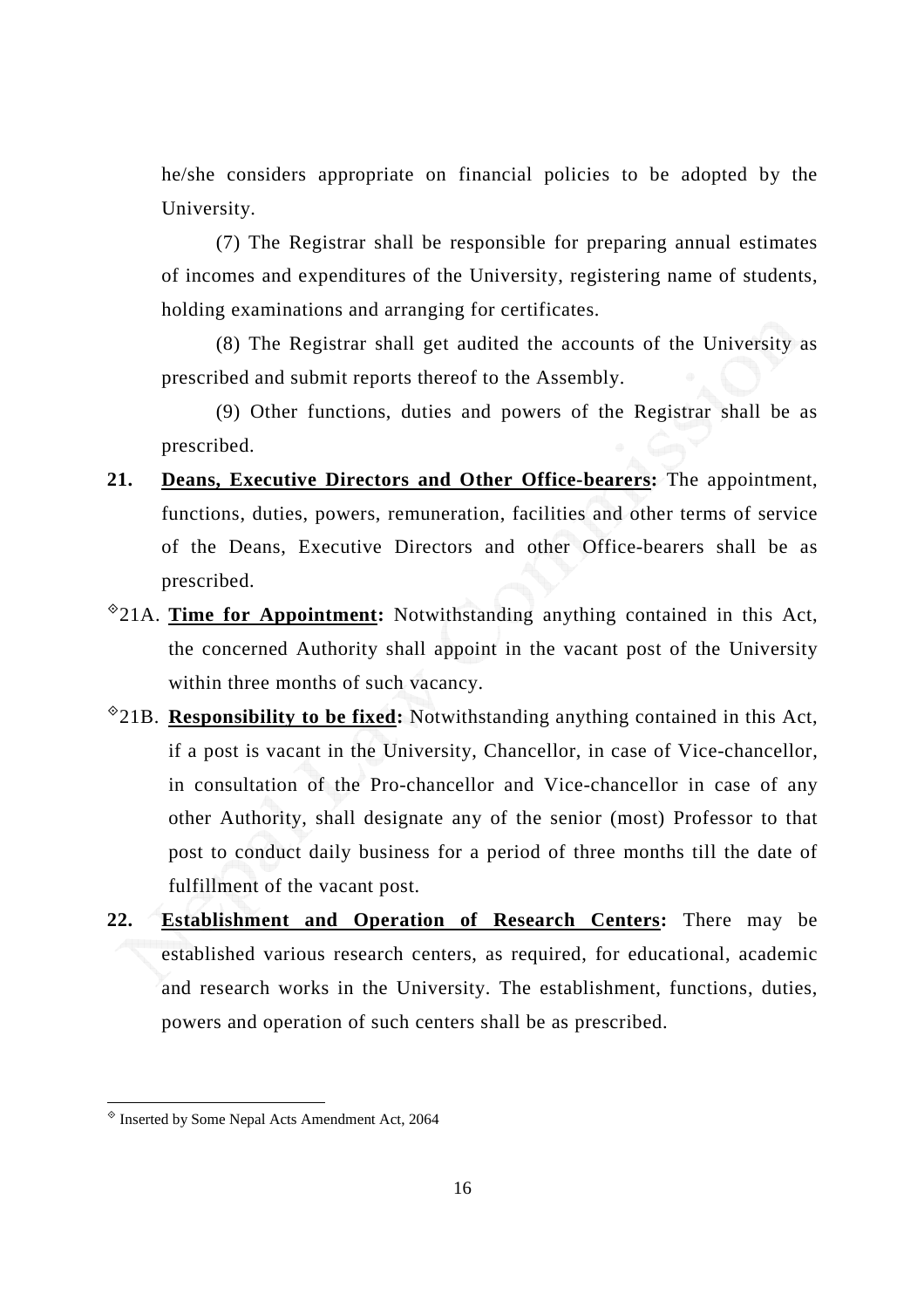**23. Formation, Functions, Duties and Powers of Education Council:** The formation, functions, duties and powers of the *Education* Council shall be as prescribed.

### **Chapter-8**

### **Fund, Accounts and Audit of University**

### **24. Fund of University:** (1) The University shall have a fund.

(2) The following amounts shall be credited to the fund as referred to in Sub-section (1):

- (a) Amounts received from Government of Nepal of Nepal,
- (b) Amounts borrowed by the University,
- (c) Amounts received as grants, donations and financial assistance for the University,
- (d) Fees and amounts received from other sources.

(3) The moneys of the fund shall be deposited in an account to be opened with the prescribed bank.

(4) The fund and account of the University shall be operated as prescribed.

(5) All the expenditures of the University shall be chargeable on the fund as referred to in Sub-section (2).

**25. Accounts and audit:** (1) The accounts of the incomes and expenditures of the University shall be maintained in accordance with the prevailing law.

(2) The audit of accounts of the University shall be performed by the Office of the Auditor General.

**26. Establishment of Campus (College) at Private Sector and Affiliation Thereto:** (1) A campus (college) can be established at the private sector, with the approval of the University.

(2) A campus (college) established pursuant to Sub-section (1) has to be affiliated to the University as prescribed.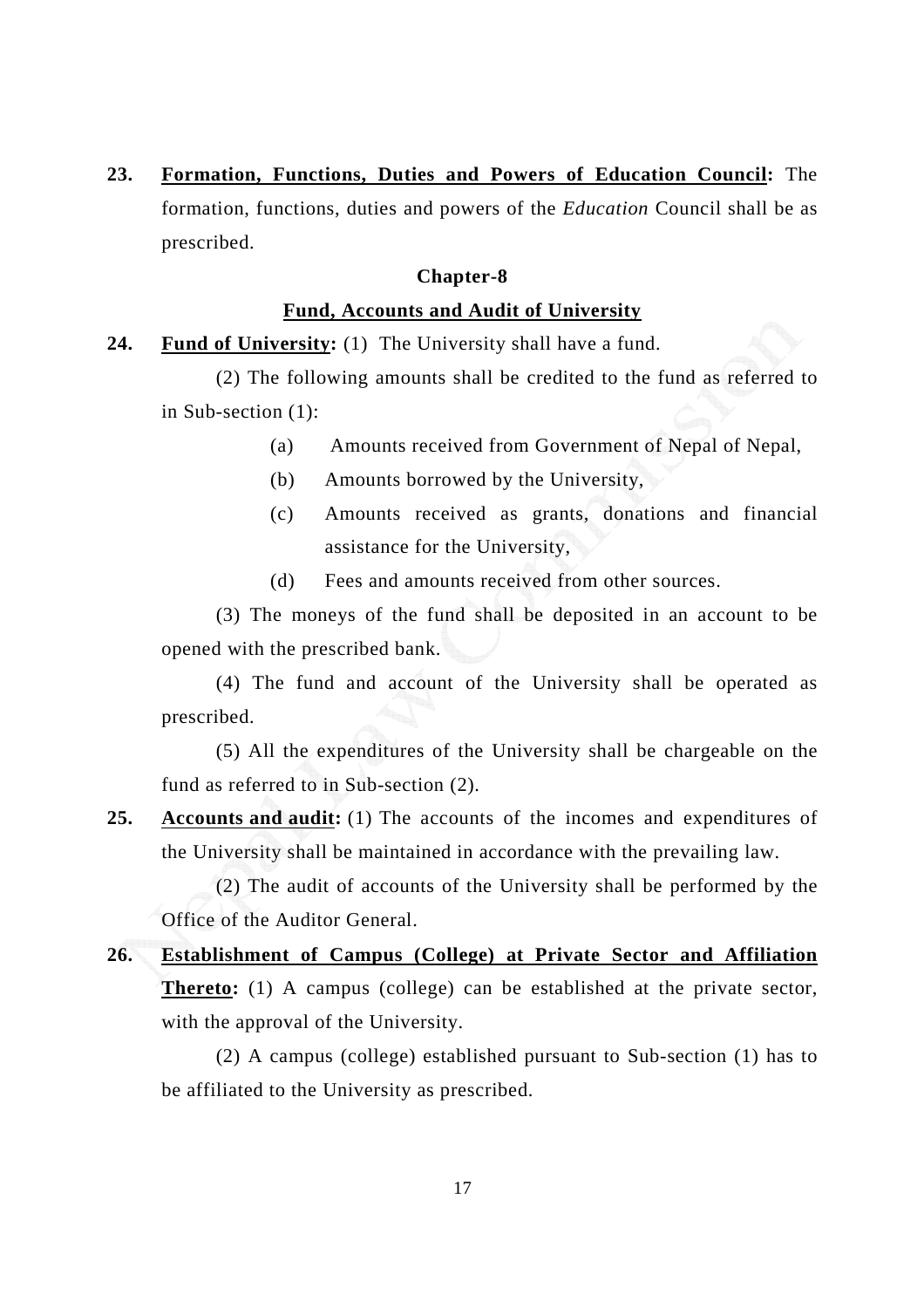(3) The structure/framework of the campus (college) affiliated pursuant to Sub-section (2) and financial assistance to be received by such campus (college) shall be as prescribed.

- **27. Qualification Required for Admission to University:** The Qualification required for admission to the University shall be as prescribed.
- **28. Act not to be invalid:** Where an act has been done after the seat of any office-bearer of the University or on occurrence of any error in the appointment of any office-bearer and formation of any organ, such act shall not be invalid merely on such ground.
- **29. Saving of act done in good faith:** No lawsuit shall be instituted or any other legal action taken against the University or any office-bearer of the University for any Act done or purported to be done in good faith pursuant to this Act.
- **30. Delegation of powers:** (1) The Assembly may delegate any or all of the powers conferred to it under this Act or the Rules framed under this Act to the Executive Council or the Vice-Chancellor.

(2) The Academic Council may delegate any or all of the powers conferred to it under this Act or the Rules framed under this Act to the Education Council.

(3) The Executive Council may delegate any or all of the powers conferred to it under this Act or the Rules framed under this Act to any office-bearer of the University or any committee of the University.

(4) The Service Commission may delegate any or all of the powers conferred to it under this Act or the Rules framed under this Act to any committee of the University.

**31. Liaison with Government of Nepal:** Where the University has to make contact with Government of Nepal, it shall do so through the Ministry of Education and Culture.